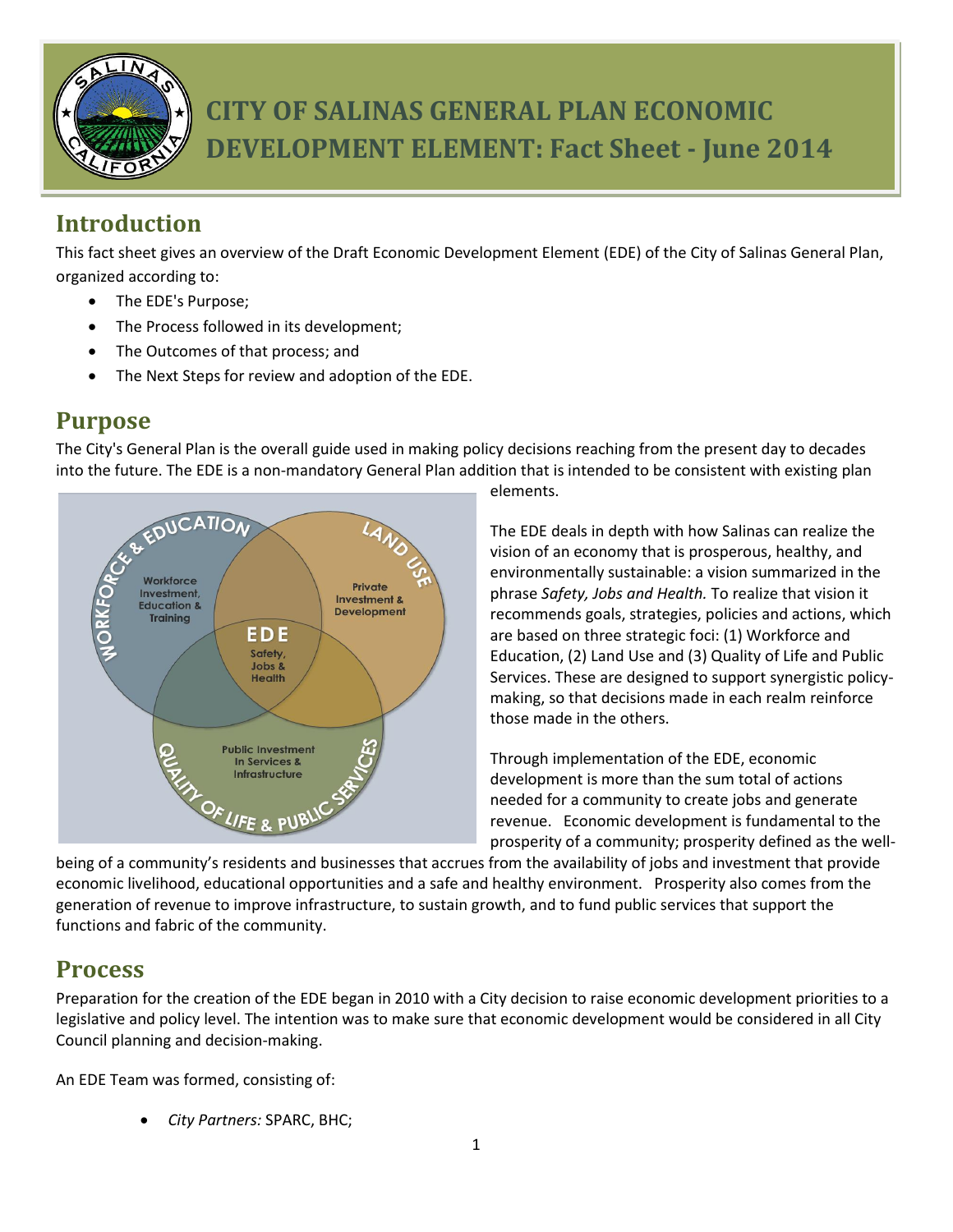- *Primary City Departments:* Community and Economic Development Department (lead) and Public Works Department (support);
- *Primary Consultant:* EMC Planning Group;
- *Primary Sub-Consultants:* ADE and EPS (economics), City Design Collective (visioning), Farmhouse Communications (community outreach), and COPA (focused community outreach); and
- *Project Management:* Douglas Yount (consultant).

In addition, a *Community Resource Group* was recruited from across the City and County, its members charged with helping formulate the economic development vision, identifying opportunities and constraints, and developing and ranking strategies.

Following initial consultation and study by the team and the Resource Group, extensive public outreach was conducted throughout the second half of 2013, yielding participation by a diverse sample of the city's residents, businesses and



organizations. Modalities included presentations, public meetings, email, a website, printed materials, news media coverage, interviews, and small group meetings.

Based on public input, community-wide topic areas, issues and opportunities were identified and an Economic Opportunity Areas Map developed. The map identified existing vacant or underutilized land in or near the city, as well as potential infill areas, which could satisfy the need for business location site considerations to meet the demand for creation of new jobs.

Detailed technical analyses were also conducted, identifying opportunities and constraints arising from factors such as availability of developable land, natural resources, anticipated job growth by industry, existing development plans and other factors.

### **Outcome**

The Draft EDE was presented to the City Council on April 8, 2014. In the course of hundreds of pages across two volumes, it presents a strategic framework for balanced and responsive economic development, summarized as follows:

*The future prosperity of Salinas is dependent on economic development both within and at the edges of the City; in the improvement of workforce skills, training, and educational opportunities; enhancement of community quality of life; and provision of supporting public services and infrastructure. Potential future Economic Opportunity Areas have been identified, and policy direction provided to catalyze their development... Balancing priorities between infill/revitalization of existing developed areas and development of vacant land is essential. Future prosperity will also be influenced by investments in creating a culture of community unity and at fostering public perception that Salinas is a community focused on safety, jobs, health, and the well-being of its residents and businesses.* (Volume II, Section 2.1.2)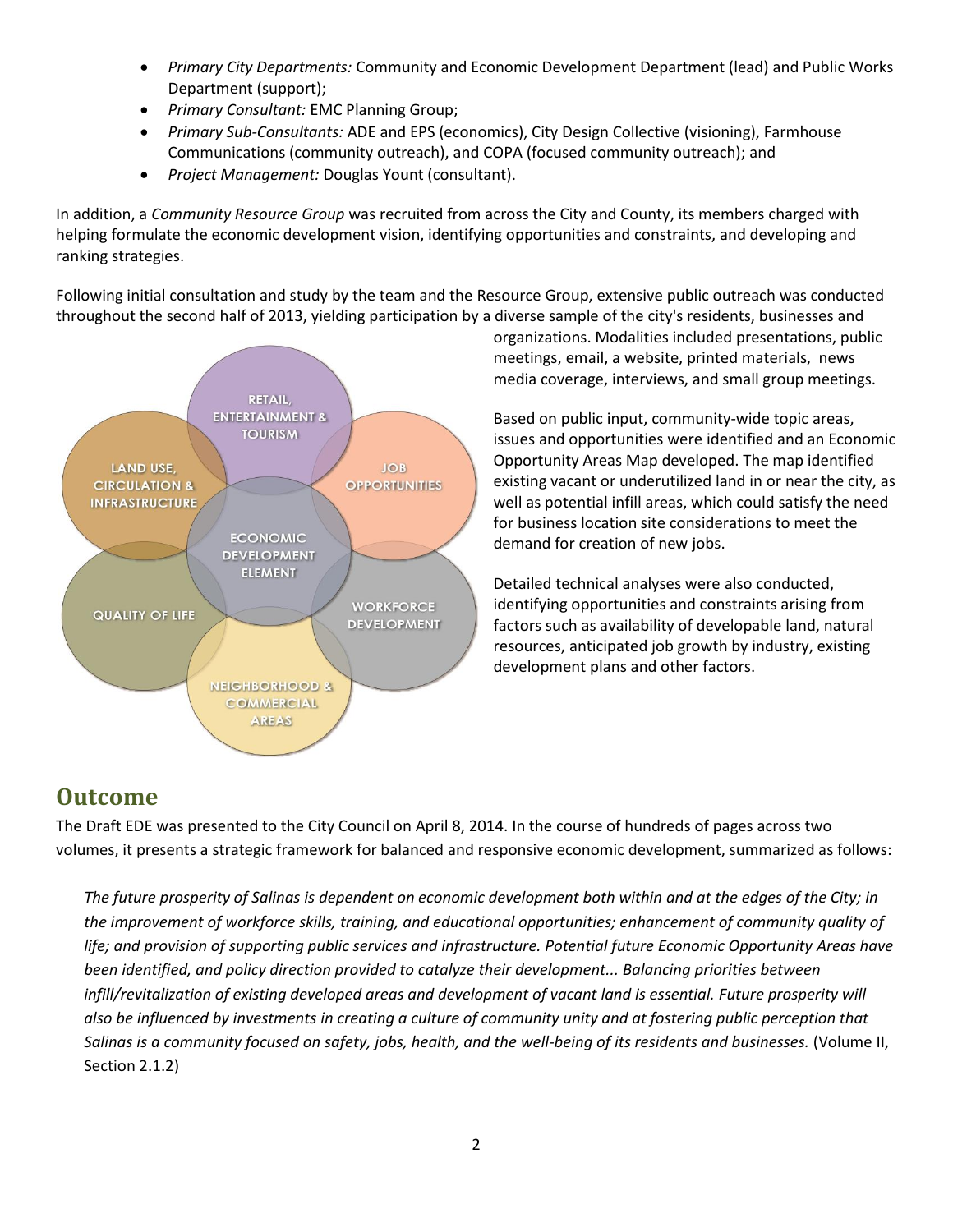



The EDE recommends eight key strategies summarized from over 17 Goals, 97 Policies, and 337 Action items. It calls on the City and its public and private sector partners to:

- **1. Develop and promote Salinas as the ag tech capital of the United States;**
- **2. Make Salinas the recreation, entertainment, and sports destination of the central coast;**
- **3. "Grow the pie," by growing from within and at its borders in all directions in a responsible but deliberate manner;**
- **4. Tell the "real story" of Salinas as a safe, vibrant community;**
- **5. Develop an efficient and effective circulation system to move goods, services and people;**
- **6. Look beyond traditional economic development strategies to add an emphasis on improving the health of residents and the health of neighborhoods and commercial areas;**
- **7. Develop key infrastructure, including innovative supplies and distribution of energy, water/waste water, rail access and communications; and**
- **8. Train the workforce today for tomorrow's jobs, including those in green construction, information technology, health care, agricultural technology, communications, water and conservation technology and vehicle maintenance.**